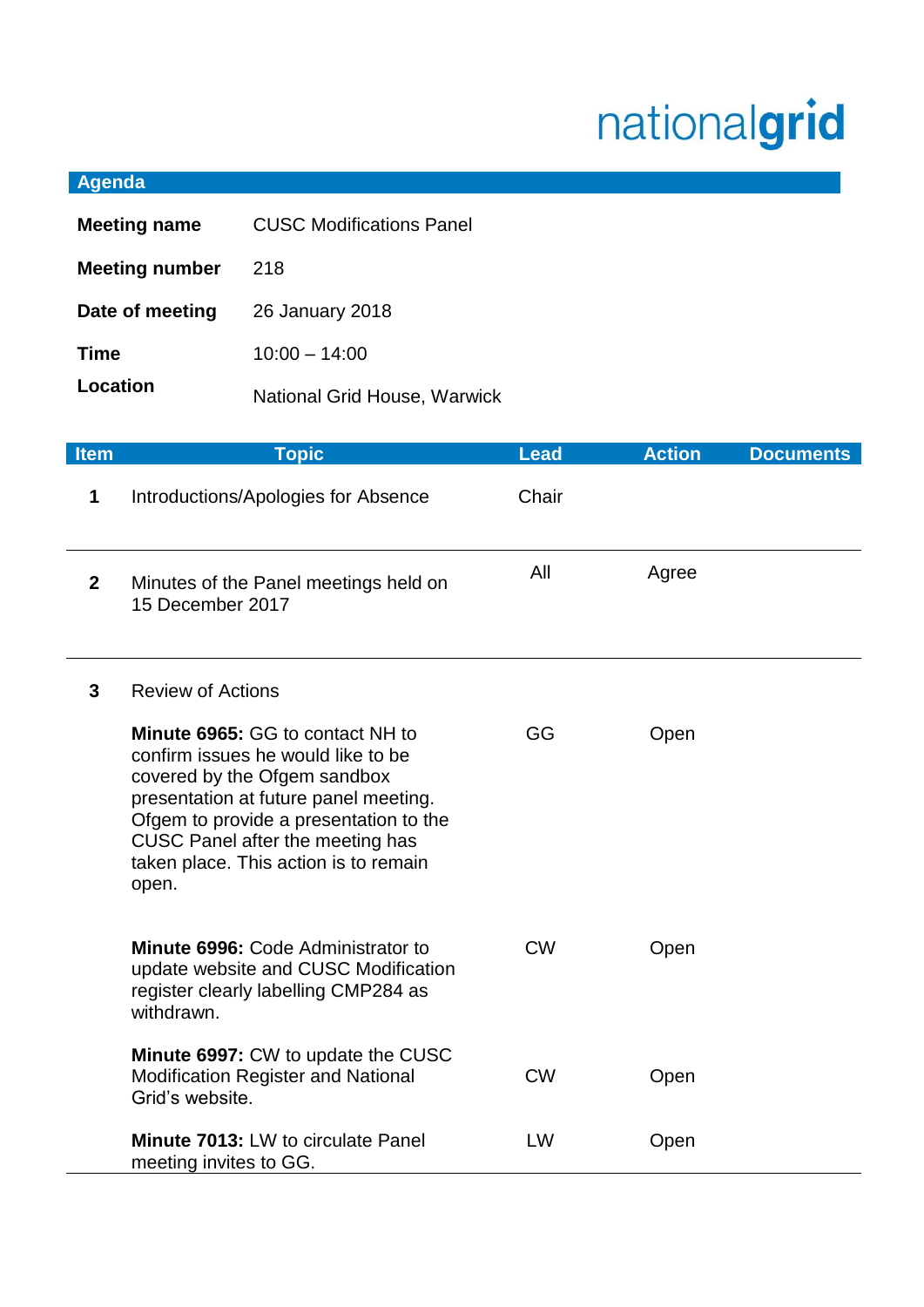| <b>Item</b> | <b>Topic</b>                                                                                                                                                                                                                                 | <b>Lead</b> | <b>Action</b> | <b>Documents</b> |
|-------------|----------------------------------------------------------------------------------------------------------------------------------------------------------------------------------------------------------------------------------------------|-------------|---------------|------------------|
| 4           | Workgroups/Standing Groups                                                                                                                                                                                                                   |             |               |                  |
|             | <b>CUSC Modifications</b><br>Review of<br>'Plan on a Page'                                                                                                                                                                                   | <b>CW</b>   | Update        | Presentation     |
|             | Quarterly Workload plan update                                                                                                                                                                                                               | <b>CW</b>   | Update        | Presentation     |
|             |                                                                                                                                                                                                                                              |             |               |                  |
|             | 'Improving<br>the<br><b>CMP271</b><br>cost<br>reflectivity<br><b>of</b><br>demand<br>transmission charges'                                                                                                                                   | <b>CW</b>   | Update        |                  |
|             | And                                                                                                                                                                                                                                          |             |               |                  |
|             | <b>CMP274 'Winter TNUoS Time of</b><br>Use Tariff (TToUT) for Demand<br><b>TNUoS'</b>                                                                                                                                                        | <b>CW</b>   |               |                  |
|             | And                                                                                                                                                                                                                                          |             |               |                  |
|             | 'Socialising<br><b>CMP276</b><br><b>TO</b><br>costs<br>associated with "green policies"'                                                                                                                                                     | <b>CW</b>   | Update        |                  |
|             | <b>CMP275 'Transmission generator</b><br><b>benefits</b><br>the<br>provision<br>in<br><b>of</b><br>ancillary and balancing services -<br>levelling the playing field.'                                                                       | <b>CW</b>   | Update        |                  |
|             | <b>CMP280</b><br>'Creation of a<br><b>New</b><br><b>Generator TNUoS Demand Tariff</b><br>Liability<br>which<br><b>Removes</b><br>for<br><b>TNUoS Demand Residual Charges</b><br><b>Generation</b><br><b>Storage</b><br>from<br>and<br>Users' | <b>CW</b>   | Update        |                  |
|             | and                                                                                                                                                                                                                                          |             |               |                  |
|             | <b>CMP281</b><br>'Removal<br><b>of</b><br><b>BSUoS</b><br><b>Charges From</b><br>Energy Taken<br>From the National Grid System by<br><b>Storage Facilities'</b>                                                                              |             |               |                  |
|             | <b>CMP285</b><br><b>'CUSC</b><br>Governance<br>Reform - Levelling the Playing                                                                                                                                                                | <b>CW</b>   | Update        |                  |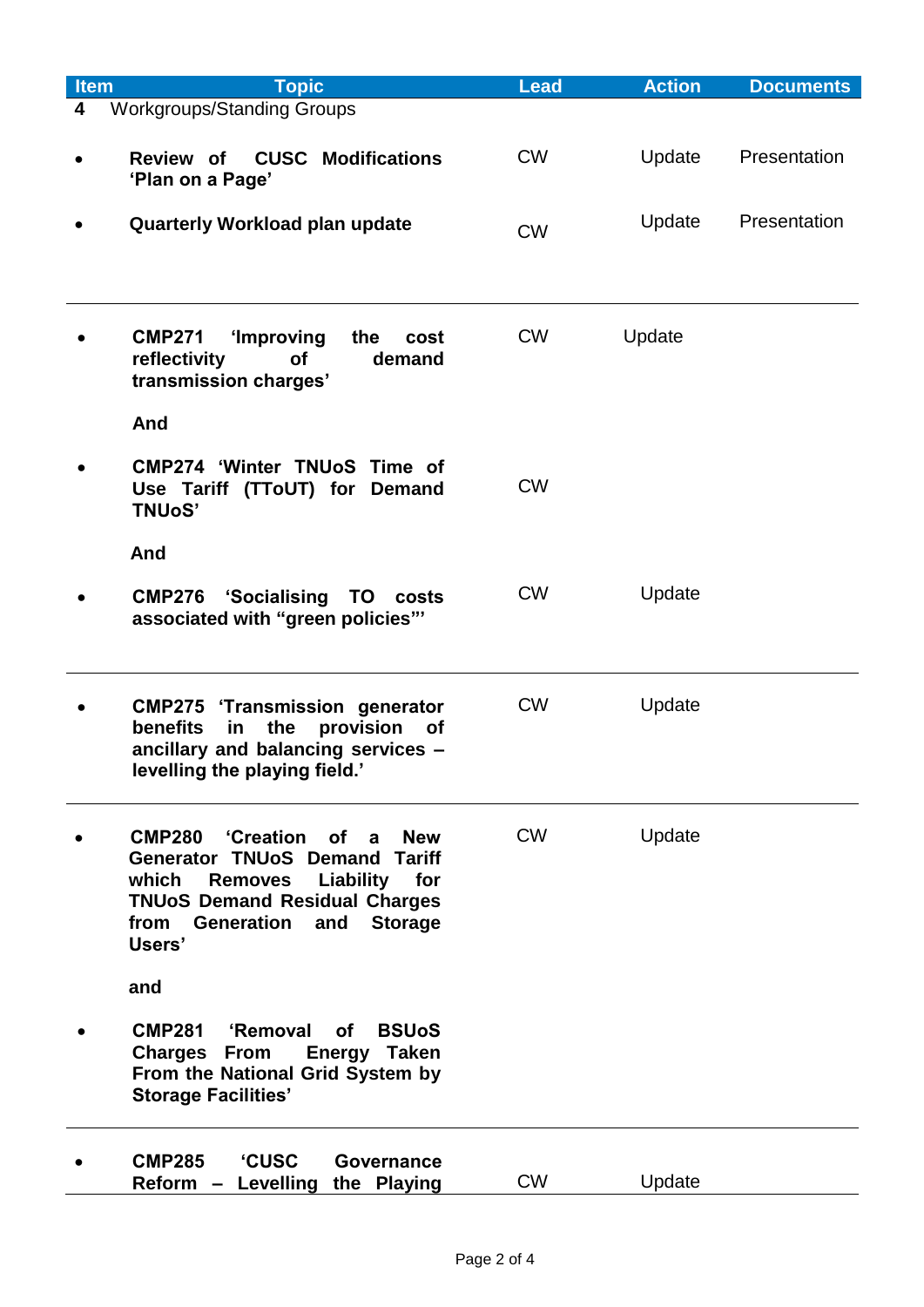| Item                    | <b>Topic</b>                                                                                              | <b>Lead</b> | <b>Action</b> | <b>Documents</b> |
|-------------------------|-----------------------------------------------------------------------------------------------------------|-------------|---------------|------------------|
|                         | Field'                                                                                                    |             |               |                  |
|                         | <b>CMP286</b><br>'Improving<br><b>TNUoS</b>                                                               | <b>CW</b>   | Update        |                  |
|                         | Predictability through Increased<br>Notice of the Target Revenue used                                     |             |               |                  |
|                         | <b>TNUoS</b><br><b>Tariff</b><br>the<br><b>Setting</b><br>in<br>Process'.                                 |             |               |                  |
|                         | And                                                                                                       |             |               |                  |
|                         | <b>CMP287 'Improving TNUoS</b><br><b>Predictability through Increased</b><br>Notice of Inputs Used in the |             |               |                  |
|                         | <b>TNUoS Tariff Setting Process'.</b>                                                                     |             |               |                  |
|                         | Governance Standing Group                                                                                 | GG          | Update        |                  |
|                         | <b>Transmission Charging</b><br>$\bullet$                                                                 | <b>LS</b>   | Update        |                  |
|                         | Methodologies Forum                                                                                       |             |               |                  |
|                         | <b>CUSC Issues Standing Group</b>                                                                         |             |               |                  |
|                         |                                                                                                           |             |               |                  |
| 5                       | European Code Development                                                                                 | <b>NH</b>   | Update        |                  |
|                         | <b>Joint European Stakeholder</b><br><b>Group</b>                                                         | GG          | Update        |                  |
|                         |                                                                                                           |             |               |                  |
| 6                       | <b>CUSC Panel Recommendation Vote</b>                                                                     |             |               | Report and       |
|                         | <b>CMP250</b><br>'Stabilising<br><b>BSUoS</b><br>$\bullet$<br>with at least a twelve month                | <b>CW</b>   | Update        | Presentation     |
|                         | notice period'.                                                                                           |             |               |                  |
| $\overline{\mathbf{r}}$ | Authority Decisions as of 18 January                                                                      | <b>NH</b>   | Update        |                  |
|                         | 2018                                                                                                      |             |               |                  |
| 8                       | Update<br><b>Industry</b><br>Codes/General<br>on                                                          |             |               |                  |
|                         | Industry Updates relevant to the CUSC                                                                     |             |               |                  |
|                         | <b>General</b>                                                                                            | All         | Update        |                  |